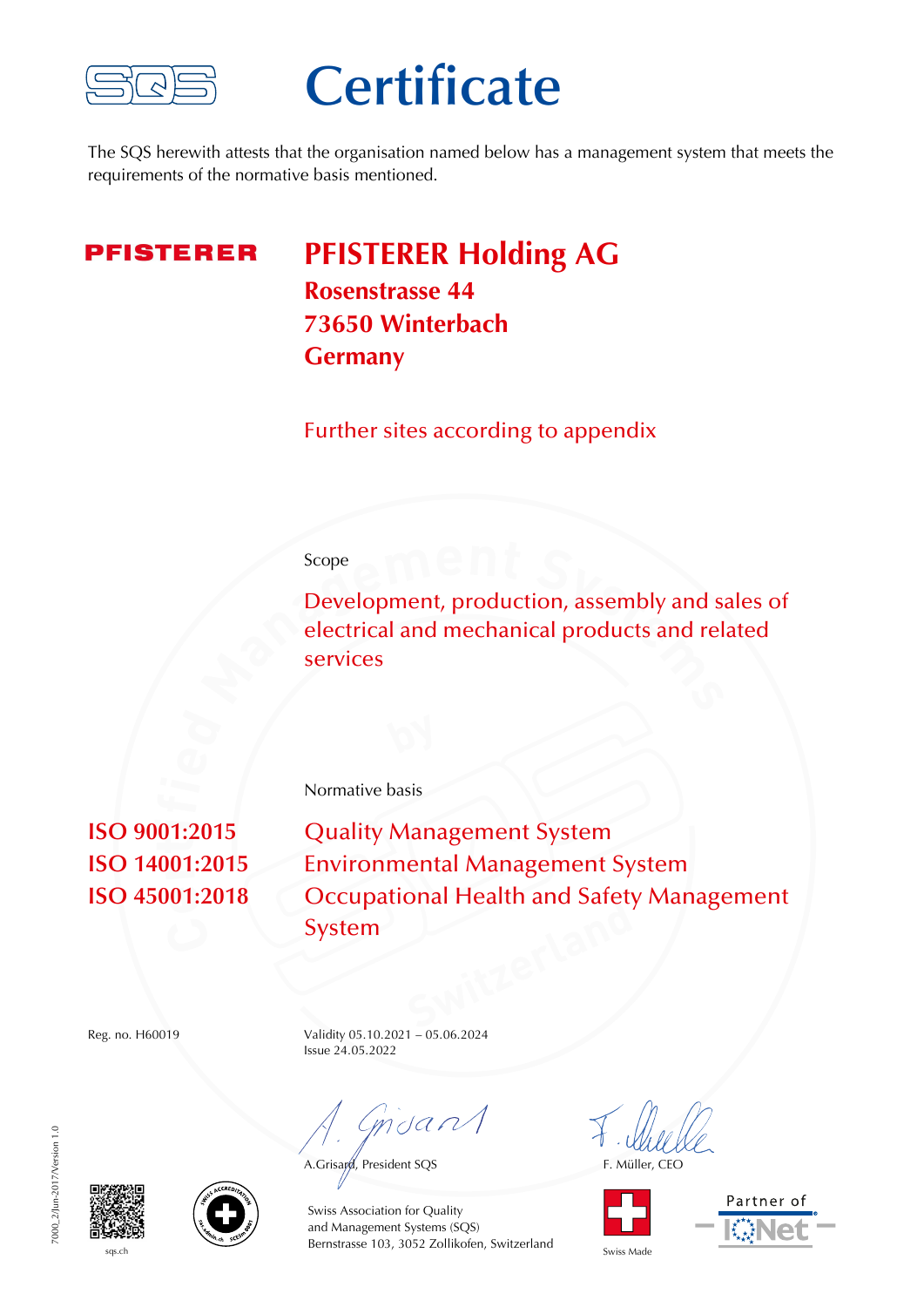

# **Appendix**

Appendix of main certificate Reg. no. H60019

#### **PFISTERER Holding AG PFISTERER Rosenstrasse 44 73650 Winterbach Germany**

| Central function                                                                                                               | Scope                                                                                                        | Norm / Revision                                   | Reg. no. | Validity                 |
|--------------------------------------------------------------------------------------------------------------------------------|--------------------------------------------------------------------------------------------------------------|---------------------------------------------------|----------|--------------------------|
| <b>PFISTERER Holding AG</b><br>Rosenstrasse 44<br>73650 Winterbach<br>Germany                                                  | Development, production, assembly and sales of<br>electrical and mechanical products and related<br>services | ISO 9001:2015<br>ISO 14001:2015<br>ISO 45001:2018 | H60019   | 05.10.2021<br>05.06.2024 |
| Locations                                                                                                                      | Scope                                                                                                        | Norm / Revision                                   | Reg. no. | Validity                 |
| <b>PFISTERER Switzerland AG</b><br><b>Frlistrasse 3</b><br>6403 Küssnacht am Rigi<br>Switzerland                               | Development, production, assembly and sales of<br>electrical and mechanical products and related<br>services | ISO 9001:2015<br>ISO 14001:2015<br>ISO 45001:2018 | S11901   | 05.10.2021<br>05.06.2024 |
| <b>PFISTERER Switzerland AG</b><br>Gotthardstrasse 31<br>6460 Altdorf UR<br>Switzerland                                        | Development, production, assembly and sales of<br>electrical and mechanical products and related<br>services | ISO 9001:2015<br>ISO 14001:2015<br>ISO 45001:2018 | S16251   | 05.10.2021<br>05.06.2024 |
| <b>PFISTERER Czech s.r.o.</b><br>Královský Vrch 1977<br>432 01 Kada <sub><math>\boxtimes</math></sub><br>Tschechische Republik | Production and assembly of electrical and<br>mechanical products and related services                        | ISO 9001:2015<br>ISO 14001:2015<br>ISO 45001:2018 | S43262   | 05.10.2021<br>05.06.2024 |
| <b>PFISTERER Kontaktsysteme GmbH</b><br>Rosenstrasse 44<br>73650 Winterbach<br>Germany                                         | Development, production, assembly and sales of<br>electrical and mechanical products and related<br>services | ISO 9001:2015<br>ISO 14001:2015<br>ISO 45001:2018 | S80021   | 05.10.2021<br>05.06.2024 |
| <b>PFISTERER Kontaktsysteme GmbH</b><br>Bahnhofstrasse 30<br>89547 Gussenstadt<br>Germany                                      | Development, production, assembly and sales of<br>electrical and mechanical products and related<br>services | ISO 9001:2015<br>ISO 14001:2015<br>ISO 45001:2018 | S80022   | 05.10.2021<br>05.06.2024 |

Grisant

A.Grisayd, President SQS F. Müller, CEO









sqs.ch Bernstrasse 103, 3052 Zollikofen, Switzerland Swiss Made Swiss Association for Quality and Management Systems (SQS)